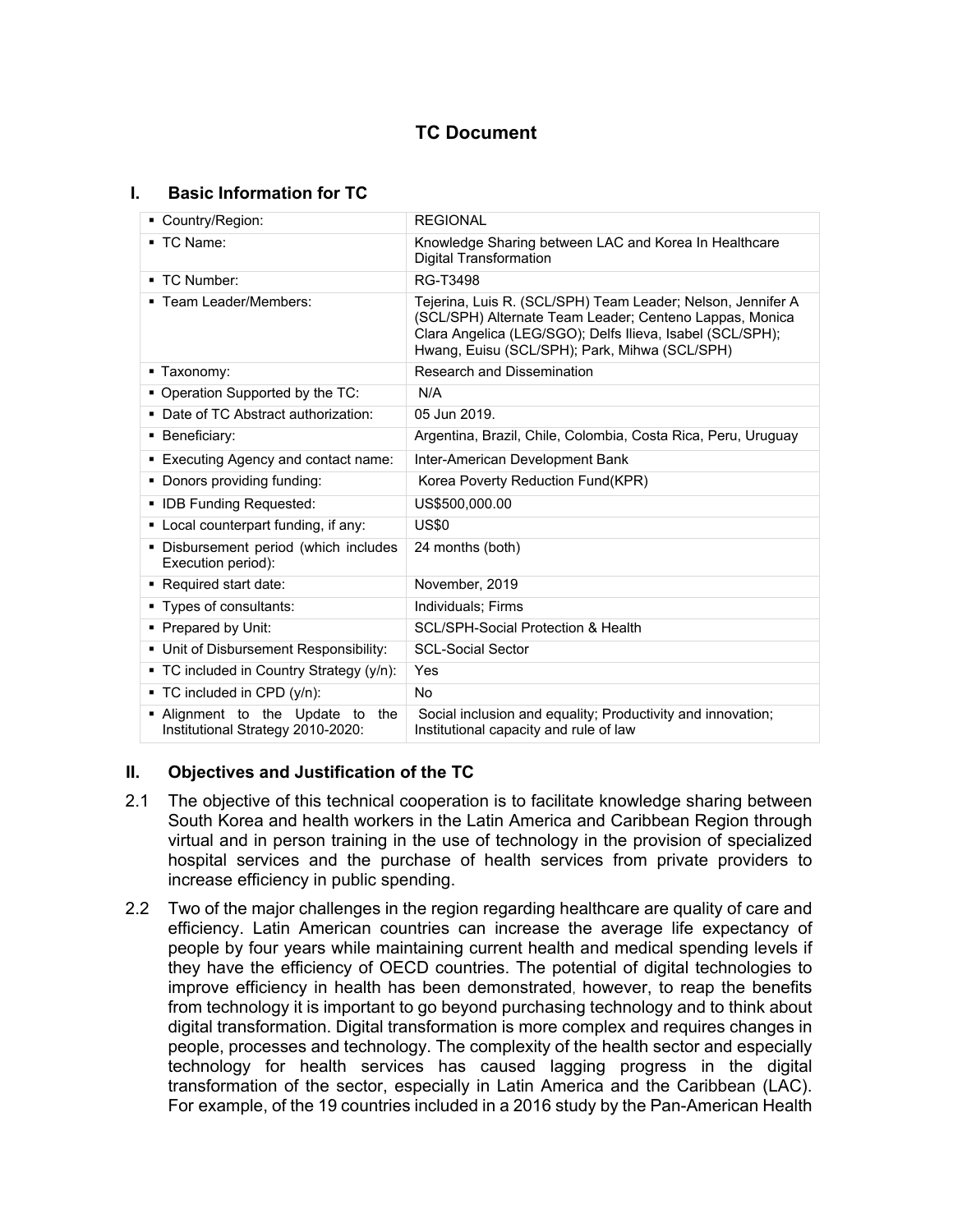Organization (PAHO), only 52.6% have a national electronic health record (EHR) system and only 26.3% have legislation that supports the use of such systems. Furthermore, the data available are often of low quality and are fragmented across systems. These facts highlight the potential benefits from learning from outside the region regarding digital transformation in health. Asia, specifically South Korea has many world-class experiences on digitalization of healthcare that could benefit the region in terms of knowledge transfer.

2.3 Combined with a strong IT infrastructure, Korea's healthcare has achieved a high level of digitalization, which has led to improved quality and efficiency of health care services**.** All medical institutions in South Korea are contracted with a single state-run insurer, the National Health Insurance (NHI) and claims are reviewed by The Korea Health Insurance Review & Assessment Service (HIRA) which in 2017 handled 1.51 billion cases from 92,000 medical institutions and executed US\$72 billion. Through the use of advanced algorithms, HIRA is able to identify unnecessary care and prevent fraud by health care providers that, if unchecked, would drive up costs. Through the careful use of digital technology, HIRA has helped save US\$1.19 billion, compared to only US\$34 million of savings from on-site visits. Big data analysis is used not only for payment of medical expenses, but also for quality improvement of medical services and patient safety management. Using such accumulated data, the government decides which healthcare services to increase and how much more to spend. The system also benefits the patients by improving medical services through quality assessment.



<span id="page-1-0"></span>2.4 At the level of health providers, South Korea also has successful experiences from which the region could learn. Since 2016, the country has created the legal base for the creation of Health Information Exchanges among medical institutions. In this environment, more than 90% of medical institutions have actively introduced Electronic medical records (EMRs). The Hospital Information System (HIS), built by Seoul National University Hospital Bundang (SNUBH), one of South Korea's top tertiary hospitals, was the first non-U.S. medical institution to receive Health Information and Management System Society (HIMSS) stage seven certification in 2010 and was recertified in 2016. As a fully digitalized hospital, SNUBH is using health information technology to improve quality of care in a more comprehensive manner. Via HIS, the hospital, physicians, and patient can share information and data which are linked to various devices, providing effective medical services. Furthermore,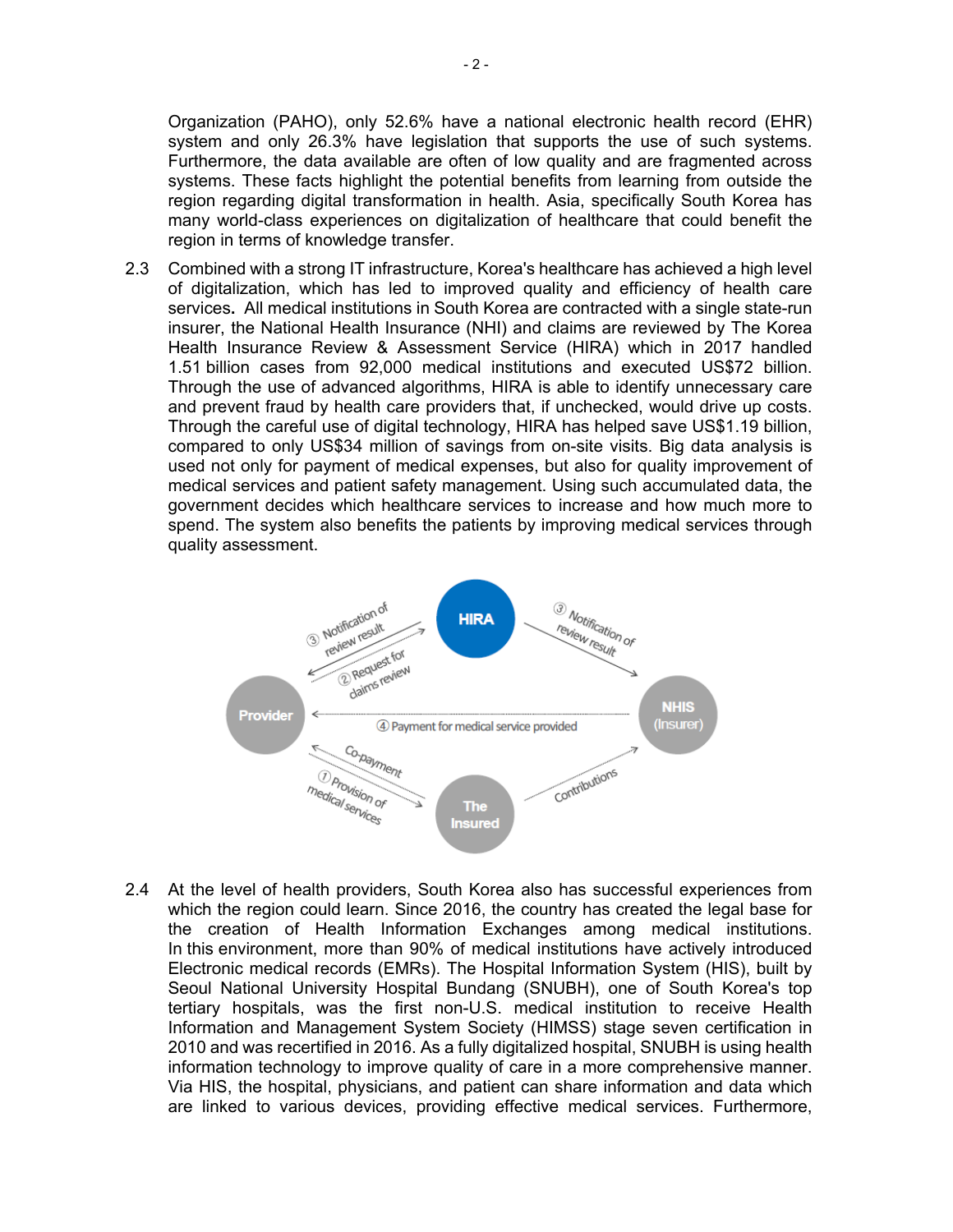clinical data warehouse (CDW) is linked with HIS, which enables the hospital to analyze data easily. SNUBH also has a training program through which about 300 people from 20 nationalities have already been trained annually in the areas of internal medicine, general surgery, obstetrics & gynecology.



- 2.5 The Social protection and health sector of the Bank has identified in its [Approach to](file:///C://Users/12406/Desktop/Approach_to_Digital_Transformation_Guidelines_and_Recommendations.pdf)  [Digital Transformation: Guidelines and Recommendations](file:///C://Users/12406/Desktop/Approach_to_Digital_Transformation_Guidelines_and_Recommendations.pdf) the need to promote sustainability of digital investments through the support of regional networks to improve local capacity through training and knowledge exchange in health informatics. One such network is the *Red Americana de Cooperación para la Salud Electrónica (RACSEL)*, whose members (Costa Rica, Uruguay, Chile, Peru and Colombia) have developed a series of recommendations and guidelines for digital health. It is from this need that the opportunity for knowledge sharing and policy recommendations with a country as advanced in digital health as Korea was identified. Two additional countries have been added due to its high level of development in digital health (Argentina and Brazil are the only countries in the region along with Chile that have HIMSS level six certified hospitals in the region).
- 2.6 The program is consistent with the Update to the Institutional Strategy (UIS) 2010-2020 (AB-3008) and is strategically aligned with the development challenge of: Social inclusion and equality, Institutional capacity and rule of law, and productivity and Innovation by increasing efficiency, and quality of healthcare to the citizens of the region. The program is also aligned with the cross- cutting theme of: Institutional Capacity and Rule of Law by empowering management skills for public institutions related to health. The program is aligned to the indicator #2 "Beneficiaries receiving health services", and the indicator #15 "Government agencies benefited by projects that strengthen technological and managerial tools to improve public service delivery" of the Corporate Results Framework (CRF) 2016-2019 (GN-2727-6) since various government health related institutions and public hospitals will be strengthened through the education programs and leadership training supported by this TC. In addition, the TC is aligned with dimension four of the Health and Nutrition Sector Framework Document (GN-2735-7) as it aims to increase efficiency and leadership by health authorities.
- 2.7 The TC is also aligned to the Bank's Country Strategy with all seven beneficiaries. One of the strategic areas of each beneficiary countries are aligned with the TC as the TC will support with strengthening the capacity of healthcare in the countries; Argentina (2016-2019) (i) strengthen the quality of primary health care services for prevention and early detection of noncommunicable chronic diseases;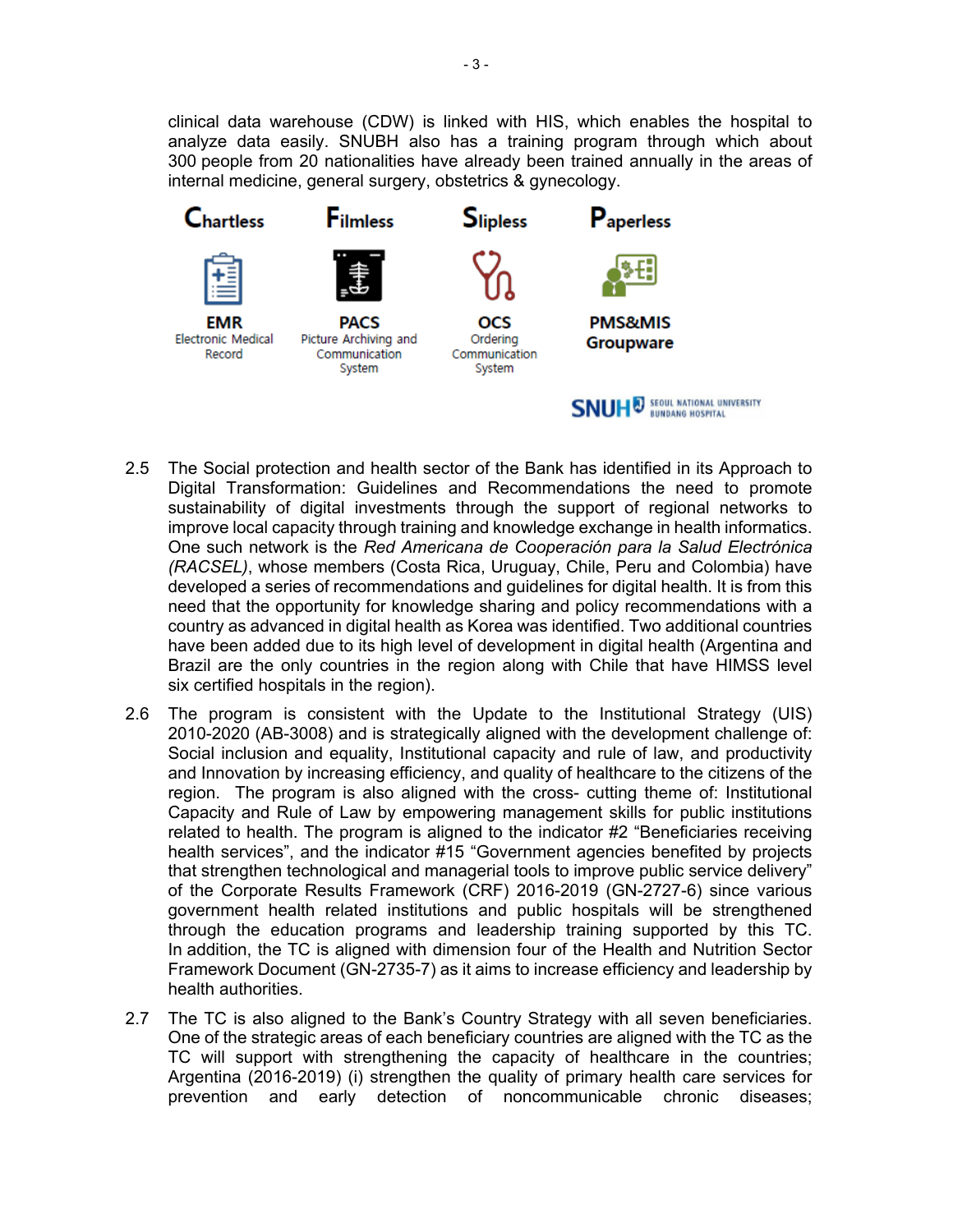Brazil (2019-2022) (i) Reduce social inequality and inequality of opportunity by enhancing public policy efficiency; Chile (2019-2022) (i) Improve social development, particularly in protection of children, families, and access to health, and promote an inclusive society as regards gender, indigenous peoples, older adults, and people with disabilities (Improved quality of healthcare and reduced public health risks); Colombia (2019-2022) (i) Pact for greater equity (Consolidate a sustainable and inclusive pension and health system); Costa Rica (2015-2018) (i) Strengthening the human capital accumulation strategy; Peru (2017-2021) (i) Institutional strengthening and delivery of basic services; and Uruguay (2016-2020) (i) Priority health programs; strengthening the first level of care, integrated health services networks, and ASSE and RIEPS leadership, strategic plan for health workers, better targeted financing (To improve the first level of health care). Through this TC, the countries will learn ways to improve quality of healthcare and efficiency of health services as the capacities of government authorities in charge of healthcare and major hospitals will be strengthened.

# **III. Description of activities/components and budget**

- 3.1 This TC will provide access to two knowledge sharing programs for health practitioners from the region; and will be divided into three components: The first component will fund participation in an education program on how Korea's health insurance system and value-based payment system were designed. The second component will be a training program in hospital management in a digital hospital to share Korea's experience on how to create efficient health services and medical innovation. The third component will fund a set of recommendations and an evaluation of the results of the training programs.
- 3.2 **Component 1: Value-based purchasing in healthcare (US\$213,000).**  This component will fund the participation of 15 healthcare workers from LAC in the two-week education program run by the The Health Insurance Review (HIRA) in Korea, and the National Health Insurance Corporation (NHI). Participants of this program will be policy makers and/or senior level health insurance practitioner from governments and relevant health insurance agencies from participating countries. Participants will learn about Korea's value-based purchasing experience and its implications from prominent experts inside and outside HIRA. Through this program, the participants will understand how to build and operate evidence based national health insurance management systems, and how to conduct strategic purchasing to achieve universal health coverage. Furthermore, they will learn re-engineering business tools to identify challenges and opportunities in their countries to move toward a "value-based health system". The course will include sessions on how to apply the lessons learned in LAC countries, and on-site visiting programs to related healthcare institutions such as hospitals, pharmacy, and drug manufacturers. The component will fund the participants' travel expenses and program expenses. After the training, HIRA will develop a regional policy recommendation for value-based purchasing in healthcare.
- 3.3 **Component 2: CEO Leadership Academy (US\$207,000).** This component will fund the participation of 20 hospital leaders from the region for a one-week course in South Korea. SUNBH, as a full digital hospital, will share its experience on how they have achieved digital transformation with LAC hospital leaders. Potential participants will preferably be senior executives from regional core hospitals, or general hospitals with over 150 beds. Participants will see the streamlined hospital operation and management of SNUBH through lectures and visits to core departments. They are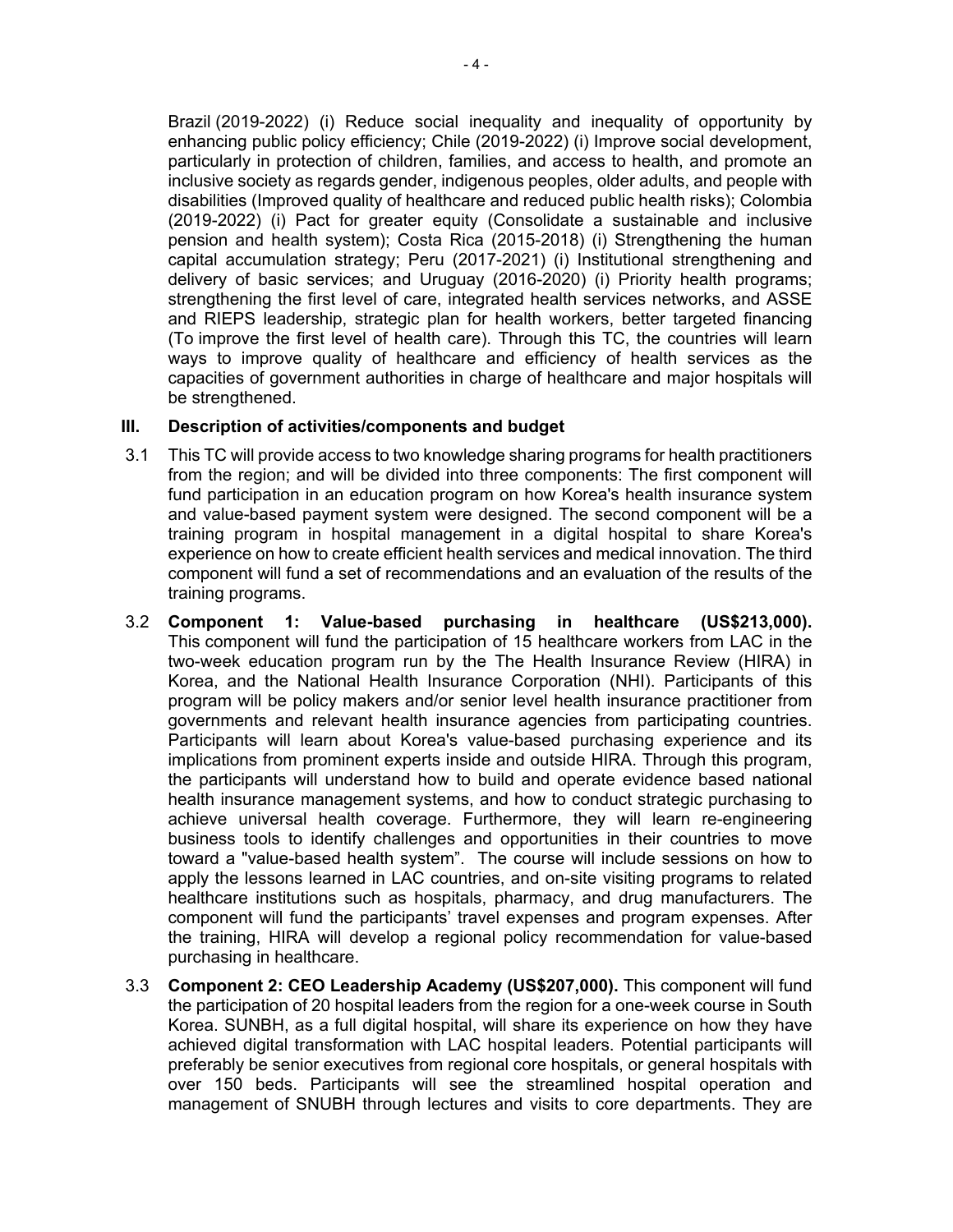expected to learn about SNUBH's hospital management, quality and patient safety, clinical management, and business strategies through this program. This course includes a session on healthcare information systems, focusing on the importance of information systems and digital transformation in successful management of hospitals for both providers and clients. SNUBH will demonstrate smart solutions including mobile EMR, Dashboards, bedside Stations, e-Consent forms, the patient portal, diabetes management, and so on. The component will fund the participants' travel expenses and program expenses. After the training, SNUBH, will develop a regional policy recommendation for digital hospitals.

- 3.4 **Component 3: Policy Recommendations and Evaluation (US\$80,000).**  Two individual consultants will be hired. One to coordinate logistics and a second one to evaluate the program at the end of the course to document how learning was implemented in each of the countries that were able to benefit from the training. The evaluation will be conducted through interviews and focus groups of participants.
- 3.5 The total cost of this TC will be US\$500,000, which will be financed by the Korea Poverty Reduction Fund (KPR).

| <b>Activity/Component</b>                            | <b>Description</b>                                              | <b>IDB Total Funding</b> |
|------------------------------------------------------|-----------------------------------------------------------------|--------------------------|
| Component 1: Value-based purchasing<br>in healthcare | Includes travel costs for<br>participants and fees for training | 213,000                  |
| Component 2: CEO Leadership<br>Academy               | Includes travel costs for<br>participants and fees for training | 207.000                  |
| Component 3: Coordination and<br>Fvaluation          | Hiring consultants for coordination<br>and evaluation           | 80,000                   |
| <b>Total</b>                                         |                                                                 | 500,000                  |

#### **Indicative Budget US\$**

### **IV. Executing agency and execution structure**

4.1 The Bank will execute the technical cooperation since it is a regional technical cooperation and a suitable agency with the capacity to execute could not be identified. The TC depends on direct coordination between specialists and their counterparts in each country. Moreover, sustainability of the project will not be affected by the Bank being the executing unit since it is expected that the Bank itself will disseminate and implement learning from this TC in future projects and will coordinate directly with beneficiary institutions. All activities to be executed under this TC have been included in the Procurement Plan (see Annex III) and will be contracted in accordance with Bank policies as follows: (a) AM-650 for Individual consultants; (b) GN-2765-1 and Guidelines OP-1155-4 for Consulting Firms for services of an intellectual nature and; (c) GN-2303-20 for logistics and other related services. The Health Insurance Review and the Seoul National University Hospital Bundang will be hired through single source selection for the training courses and development of policy recommendations. HIRA is exceptionally qualified for this service due to its use of artificial intelligence to minimize costs and it is the only agency in South Korea which provides health insurance review services, and that manages the value-based payment system. SNUBH also has exceptional qualifications since it is the first nonU.S-. hospital to achieve HIMSS level seven certification (¶[2.4](#page-1-0)), and it is the leading hospital in digital hospital management in Korea.